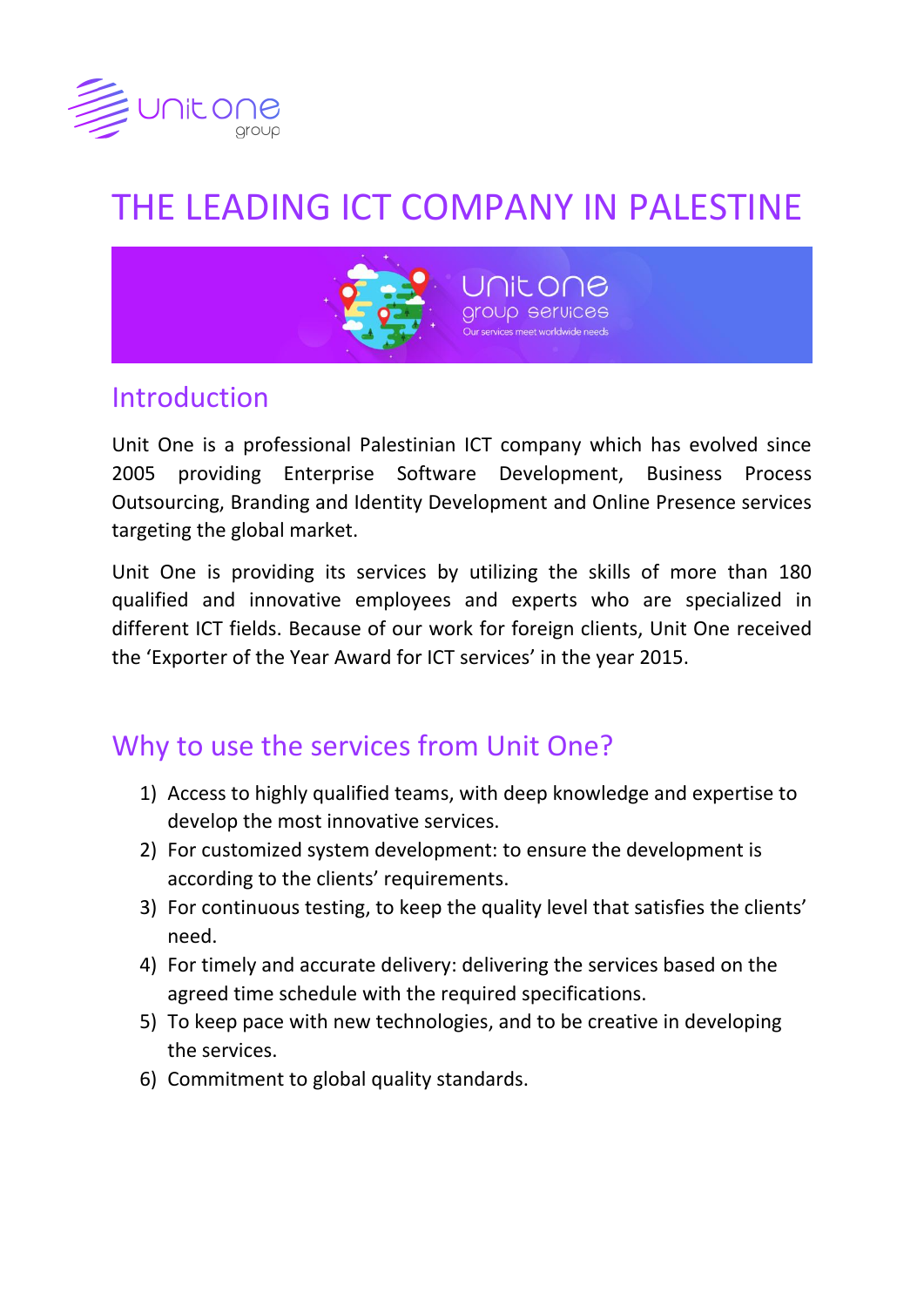# Unit One Team

The backbone of the success of Unit One is its qualified team who is keen to continuously keeping pace with the latest technologies and techniques.

Working cooperatively is the basis of the Unit One culture. Continuous checking and testing is the core when delivering products and services.

Unit One is able to set-up professional teams in different ICT fields, such as web development, mobile apps development and testing. Unit One is committed to provide highly qualified staff for its clients.

The advantages of using Unit One:

- Saving up to 50% of the costs by using its nearshore resources (compared with having local on-site staff).
- Providing senior or junior level of employees based on the clients' needs.
- Conducting quality control to ensure high quality delivery.

# Services of Unit One



#### **1. Enterprise Software Development**

Starting with a deep understanding of your business, Unit One combines its superiority in design and development. For a professional website, web or desktop application, mobile application, Unit One team develops modern and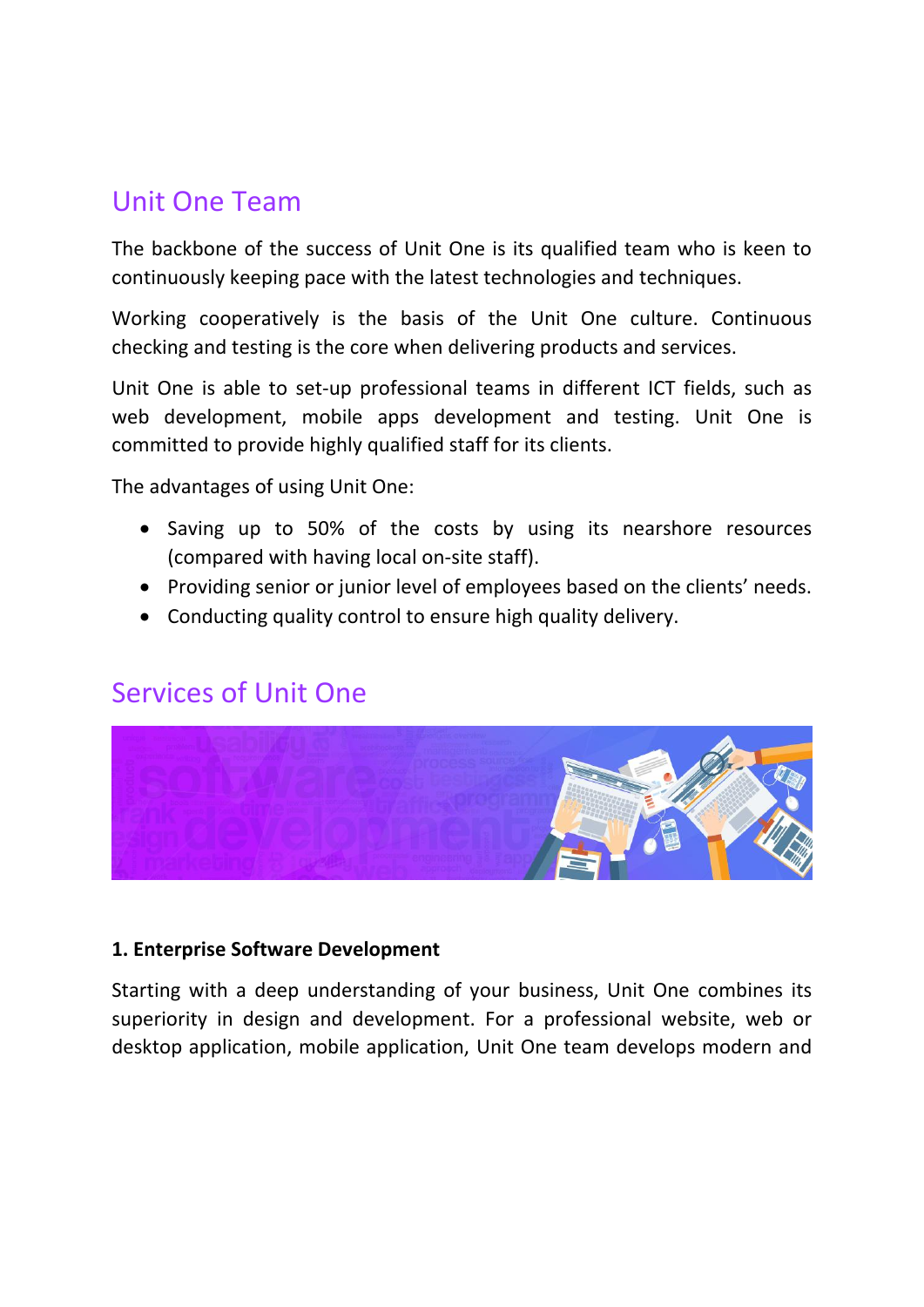attractive software from scratch or integrates the new software with the current systems.

Dozens of clients in Palestine, Jordan, Saudi Arabia, Kuwait, United Arab Emirates, the Netherlands, USA and other countries have used the creative ideas of the Unit One team.



#### **2. Business Process Outsourcing**

Unit One provides its clients with various cost effective BPO services and solutions, including data entry, content creation, translation, call centers and others in order to enable the companies reaching their goals.

Unit One achieved different success stories in offering its services to leading companies in different countries. An example is a project of Arabic Trade Marks Archiving which was implemented for a Dutch client for 3 years, and more than 500.000.000 characters were entered by 152 employees. Also, a project with a duration of one year for Jordan for content creation, where Arabic articles were written by 100 employees. Unit One provided all the requirements to build a suitable infrastructure for up to 500 employees working on different BPO projects.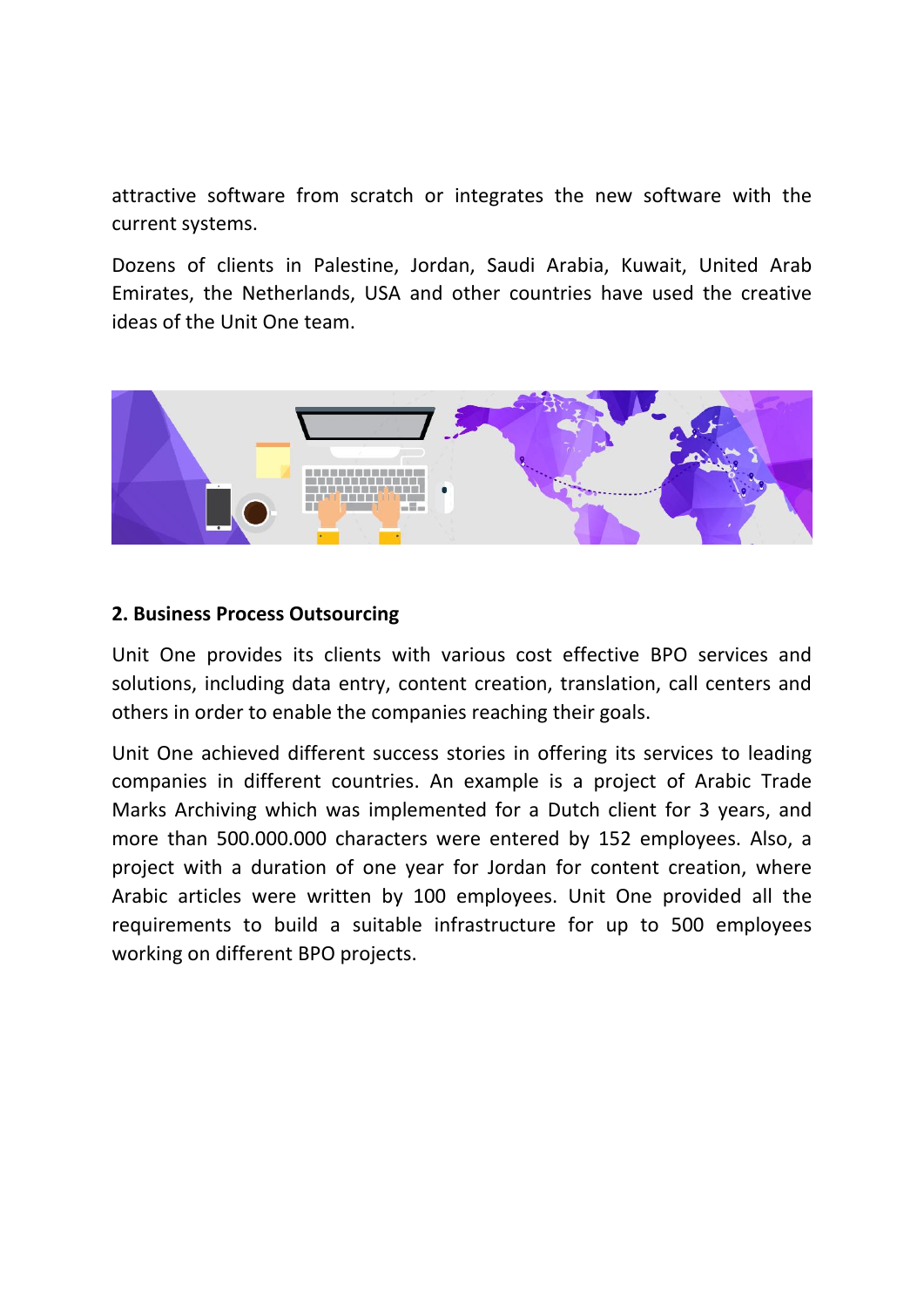

#### **3. Online Presence**

Unit One can take your brands online, and portray the products and services electronically in order to connect easily with customers everywhere. A process of acquiring more traffic to your website includes web design, search engine optimization, and social media management in order to create a long term and strong image of the brands in the minds of your potential clients in the target market.

#### **4. Branding and Identity**

Enhancing the brand image in the mind of the customer and visualizing the offerings of your company requires professional designs, including logo designs, stationary, and promotional material which can be developed by us using the latest versions of design programs. Moreover, different solutions for marketing campaigns including packages, exhibition displays, booth designs and newspapers layouts can be developed by the qualified teams of Unit One.

### Contact Unit One

Unit One has partnerships in various countries, including Jordan, Saudi Arabia, Kuwait, Oman, United Arab Emirates, USA and the Netherlands.

The office in Palestine can be contacted through various means: